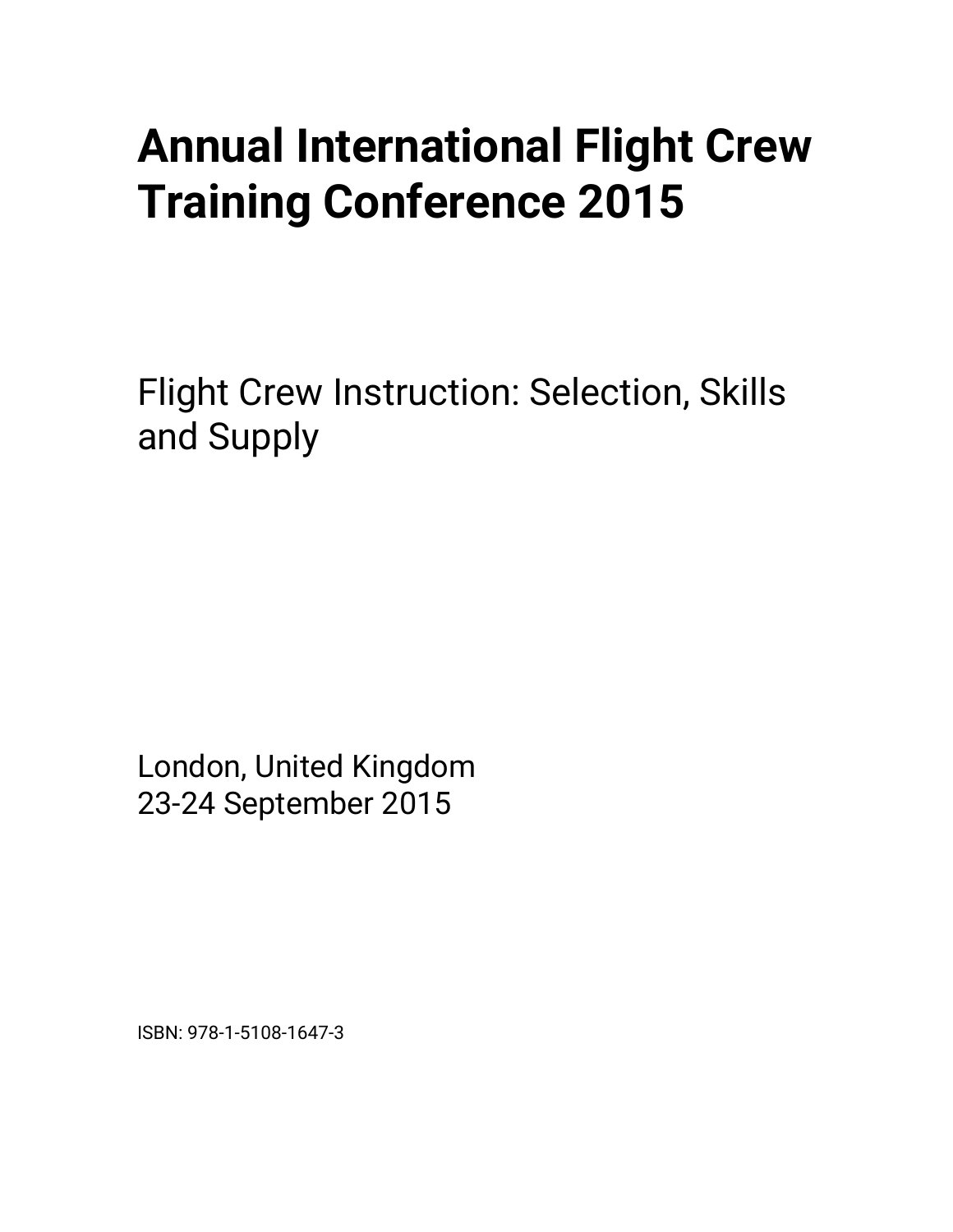**Printed from e-media with permission by:** 

Curran Associates, Inc. 57 Morehouse Lane Red Hook, NY 12571



**Some format issues inherent in the e-media version may also appear in this print version.** 

Copyright© (2015) by Royal Aeronautical Society (RAeS) All rights reserved.

Printed by Curran Associates, Inc. (2016)

For permission requests, please contact Royal Aeronautical Society (RAeS) at the address below.

Royal Aeronautical Society (RAeS) No. 4 Hamilton Place London W1J 7BQ United Kingdom

Phone: +44 (0) 20 7670 4300

raes@aerosociety.com

## **Additional copies of this publication are available from:**

Curran Associates, Inc. 57 Morehouse Lane Red Hook, NY 12571 USA Phone: 845-758-0400 Fax: 845-758-2633 Email: curran@proceedings.com Web: www.proceedings.com